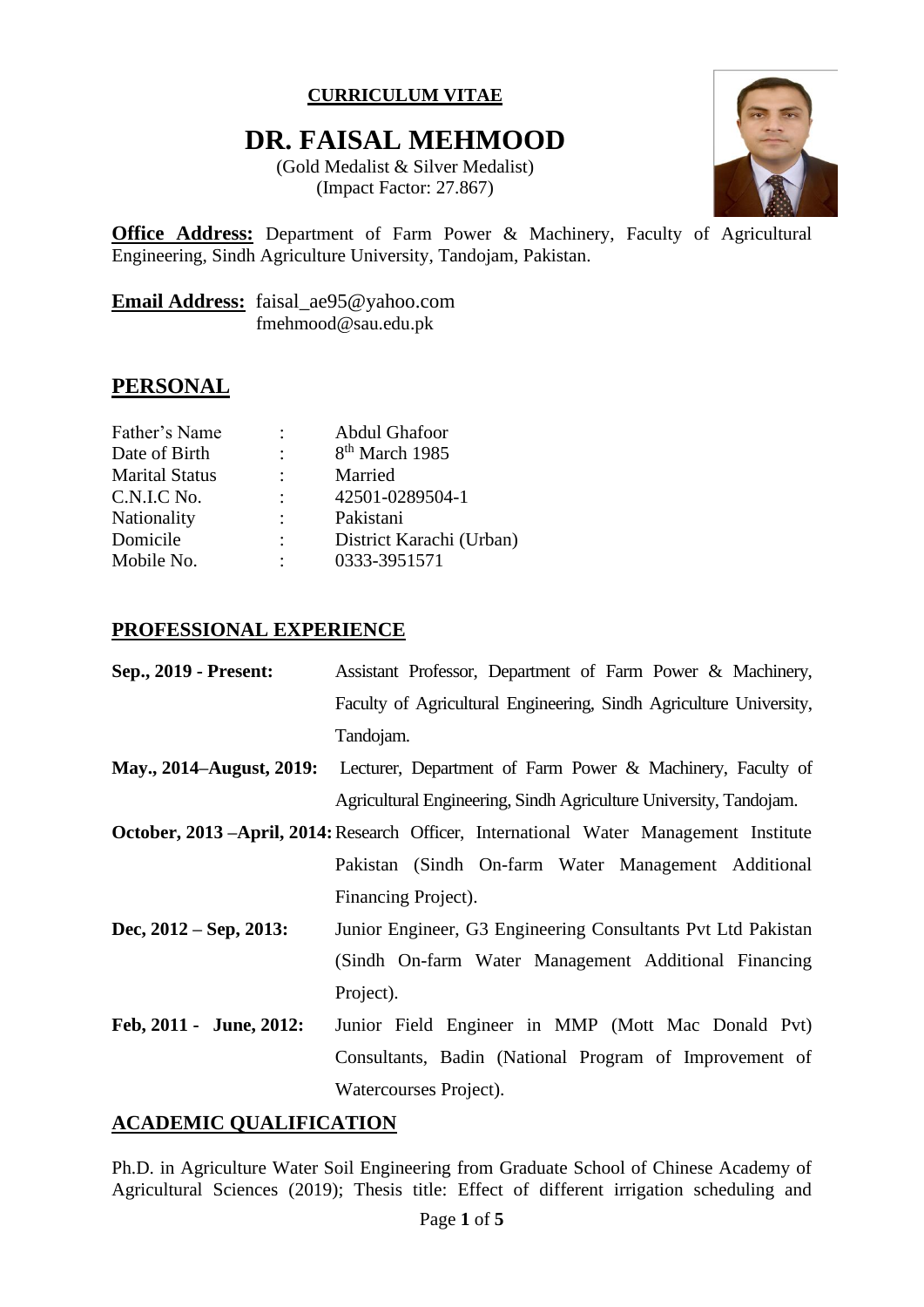irrigation methods on the greenhouse gas emissions from winter wheat field in the North China Plain".

M.E (Agriculture) in Land and Water Management from SAU, Tandojam (2013); Thesis title: Determination of hydraulic properties of soils using numerical models.

B.E. (Agriculture) from SAU, Tandojam (2010); Project title: Comparison between continuous leaching and intermittent leaching methods for the reclamation of saline soil.

# **AWARDS / ACHIEVEMENTS**

Gold Medal for securing  $1<sup>st</sup> Class 1<sup>st</sup> Position in B.E. (Agriculture) The result of the *Agricultural*$ Engineering in regular examination.

Silver Medal for securing  $1<sup>st</sup>$  Class  $1<sup>st</sup>$  Position in M.E (Agriculture), Faculty of Agricultural Engineering in regular examination.

### **TRAINING/WORKSHOP/CONFERENCE**

- 1. Two months training workshop on **"27th Master Trainers Faculty Professional Development (MT-FPDP)**" organized by HEC Islamabad organized by Learning Innovation Division Higher Education Commission of Pakistan held on March-April, 2016.
- 2. Two days' workshop on **"Career Orientation**" organized by USAID (United States Agency for International Development) in collaboration with Sindh Agriculture University, Tando Jam on Sep 16-18, 2015.
- 3. Full day training on workshop on **"Presiding Officers & Senior Assistant Presiding Officers Local Government Elections, Sindh 2015**" organized by the Election commission of Pakistan on November 08, 2015.
- 4. One day workshop on **"Environment Aspects/ Safeguard"** organized by Committee for Safeguard Environmental Aspects Directorate On-Farm Water Management Sindh Hyderabad on March 27, 2013.
- 5. Two days' workshop on **"Second Regional Workshop on Sustainable Water Management"** organized by the Faculty of Agricultural Engineering, Sindh Agriculture University, Tando Jam, National Centre of Excellence in Analytical Chemistry, University of Sindh, Jamshoro and Mehran University of Engineering and Technology, Jamshoro, Pakistan, in collaboration with Exter University, UK and sponsored by the DelPHE project through British Council, Karachi on August 4-5, 2009.

### **SUPERVISOR / CO-SUPERVISOR OF UNDERGRADUATE STUDENTS Completed**

- Effect of conventional tillage and zero tillage on soil physicochemical properties for growing mustard crop.
- Economical evaluation of conventional tillage and zero tillage for growing mustard crop.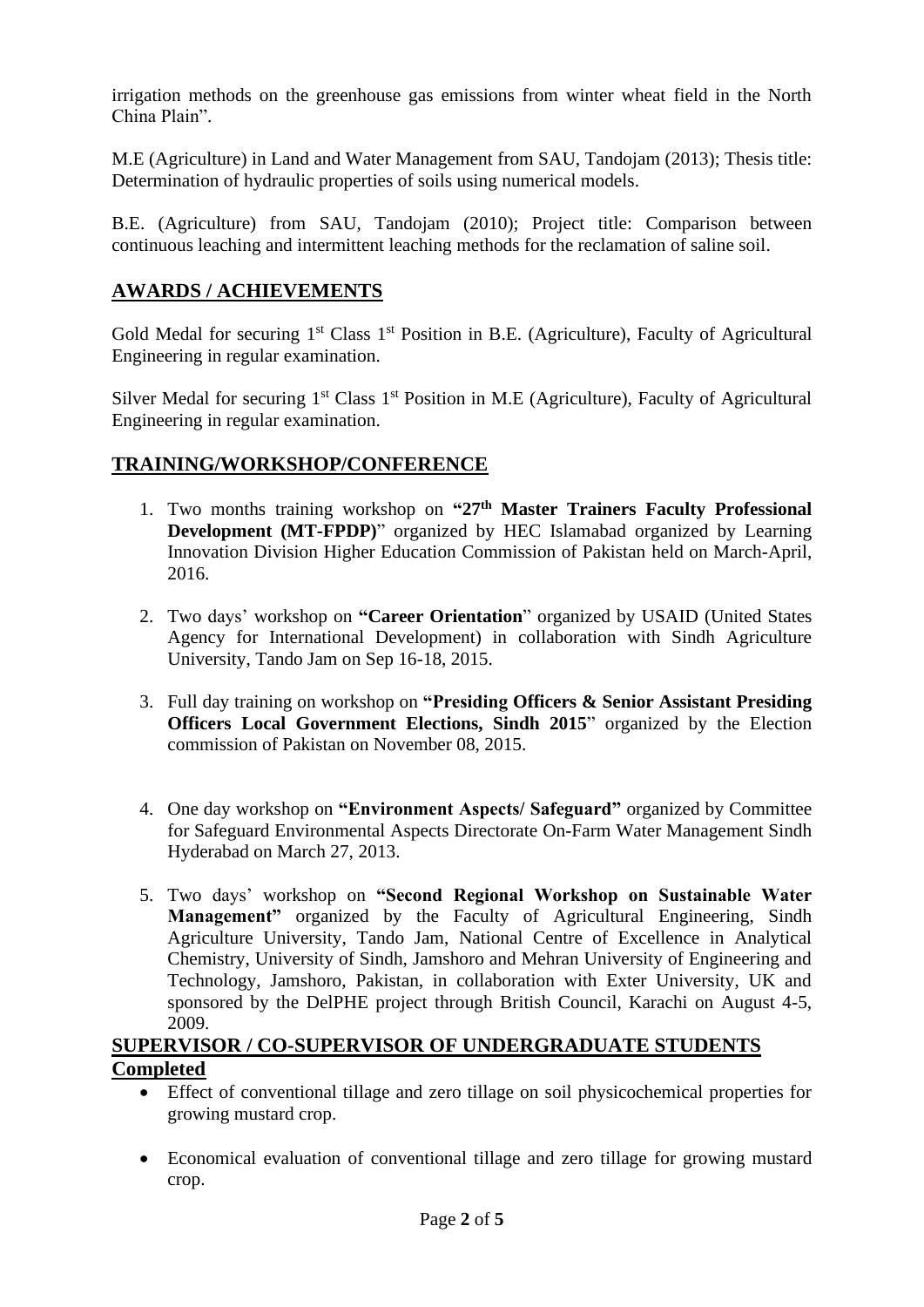# **SUPERVISOR / CO-SUPERVISOR OF POST GRADUATE STUDENTS Under process**

**Effect** of reduced tillage and conventional tillage with different irrigation scheduling on soil physical properties, growth, and yield of wheat crop.

#### **SUBJECTS TAUGHT TO UNDERGRADUATE AND POSTGRADUATE STUDENTS**

#### **Undergraduate**

(1) Metallurgy & Workshop Practices (2) Engineering Drawing & Graphics (3) Farm Machinery (4) Farm Mechanization (FASS)

#### **Postgraduate**

**(1)** Workshop Organization and Management (2) Agriculture Machinery Management

#### **PUBLICATIONS**

#### **Total Impact Factor: 27.867**

- **1. Mehmood, F.,** Wang, G., Gao, Y., Liang, Y., Zain, M., Rahman, S.U., Duan, A., 2021. Impacts of Irrigation Managements on Soil  $CO<sub>2</sub>$  Emission and Soil CH<sub>4</sub> Uptake of Winter Wheat Field in the North China Plain. Water 13, 2052 **(SCI: Impact Factor: 3.103).**
- **2.** Rahman, S.U., Xuebin, Q., Yasin, G., Cheng, H., **Mehmood, F.,** Zain, M., Shehzad, M., Ahmad, M.I., Riaz, L., Rahim, A ., 2021. Role of silicon on root morphological characters of wheat (Triticum aestivum L.) plants grown under Cd-contaminated nutrient solution. Acta Physiologiae Plantarum 43, 1-13 **(SCI: Impact Factor: 2.354).**
- **3.** Zain, M., Si, Z., Li, S., Gao, Y., **Mehmood, F.,** Rahman, S.-U., Mounkaila Hamani, A.K., Duan, A., 2021. The Coupled Effects of Irrigation Scheduling and Nitrogen Fertilization Mode on Growth, Yield and Water Use Efficiency in Drip-Irrigated Winter Wheat. Sustainability 13, 2742 **(SCI: Impact Factor: 3.251).**
- **4.** Ur Rahman, S., Xuebin, Q., Zhao, Z., Du, Z., Imtiaz, M., **Mehmood, F.**, Hongfei, L., Hussain, B., Ashraf, M.N., 2021 . Alleviatory effects of Silicon on the morphology, physiology, and antioxidative mechanisms of wheat (Triticum aestivum L.) roots under cadmium stress in acidic nutrient solutions . Scientific Reports , 11, 1-12. **(SCI: Impact Factor: 4.379).**
- **5.** Hamani, A. K. M., Wang, G., Soothar, M. K., Shen, X., Gao, Y., Qiu, R., & **Mehmood., 2020.** Responses of leaf gas exchange attributes, photosynthetic pigments and antioxidant enzymes in NaCl-stressed cotton (Gossypium hirsutum L.) seedlings to exogenous glycine betaine and salicylic acid. BMC Plant Biology. 20 (1), 434. **(SCI: Impact Factor: 4.215).**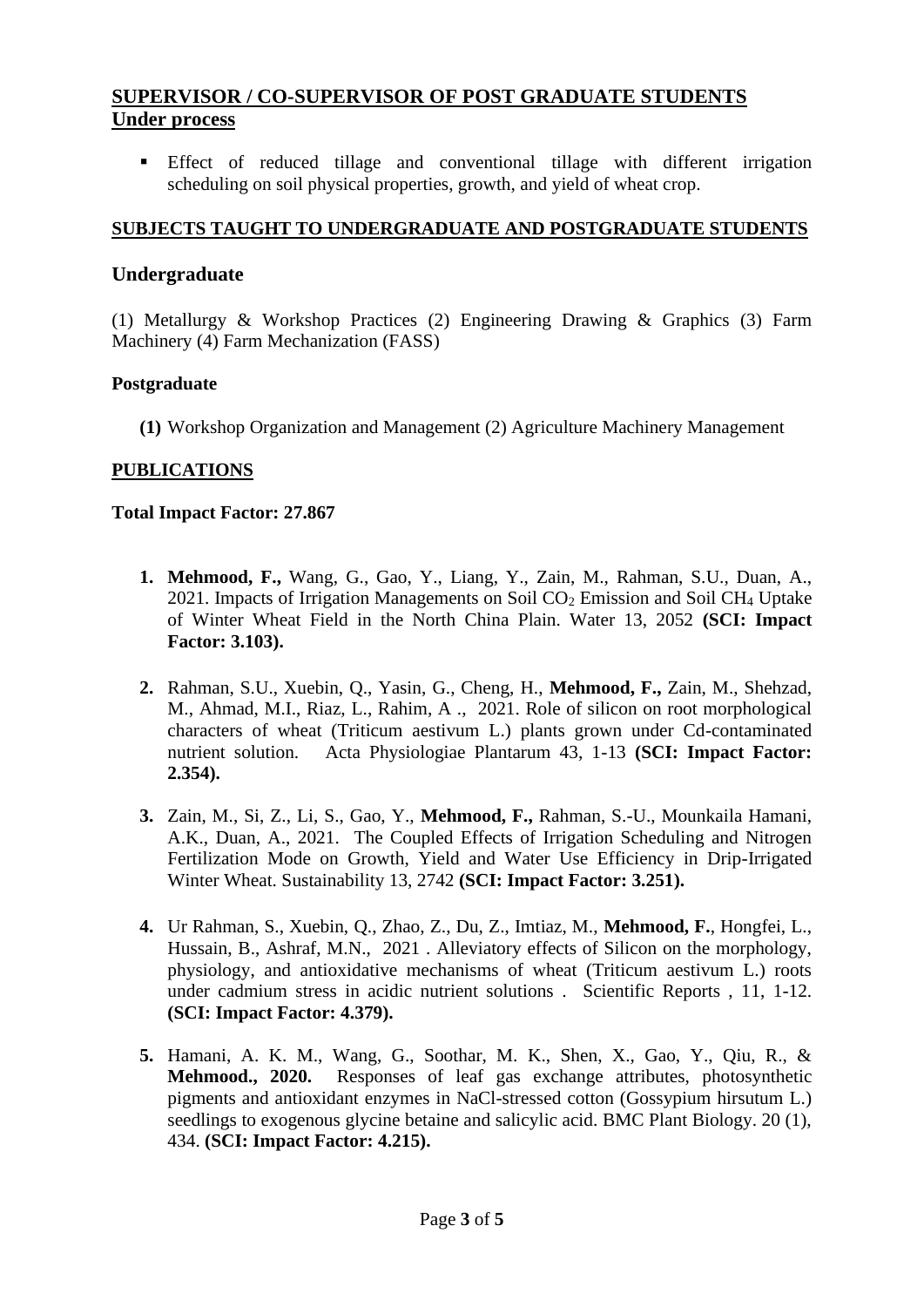- **6.** Xuebin, Q., Tariq, A., Zhao, Z., Ashraf, M., Jiaxin, C., & **Mehmood, F. 2020.**  Silicon attenuates acidic and alkaline stress in wheat plant by improving nutrient availability, membrane stability index and antioxidant defense system. International Journal of Agriculture and Biology, 24(3), 553-562 **(SCI: Impact Factor: 0.822).**
- **7.** Si, Z., Zain, M., **Mehmood, F.,** Wang, G., Gao, Y., & Duan, A. 2020. Effects of nitrogen application rate and irrigation regime on growth, yield, and water-nitrogen use efficiency of drip-irrigated winter wheat in the North China Plain. Agricultural Water Management, 231, 106002. 562 **(SCI: Impact Factor: 4.516).**
- **8.** UR RAHMAN, S., Qi, X., Zhang, Z., Ashraf, M., Du, Z., Zhong, Y.L., **Mehmood, F.,** Ur Rahman, S., Shehzad, M. 2020. THE EFFECT OF SILICON FOLIAR AND ROOT APPLICATION ON GROWTH, PHYSIOLOGY, AND ANTIOXIDANT ENZYME ACTIVITY OF WHEAT PLANTS UNDER CADMIUM TOXICITY. APPLIED ECOLOGY AND ENVIRONMENTAL RESEARCH 18(2), 3349-3371. **(SCI: Impact Factor: 0.711).**
- **9. Mehmood, F.,** Wang, G., Gao, Y., Liang, Y., Chen, J., Si, Z., Duan, A. 2019. Nitrous oxide emission from winter wheat field as responded to irrigation scheduling and irrigation methods in the North China Plain. Agricultural Water Management, 222, 367-374 **(SCI: Impact Factor: 4.516)**.
- **10.** Siyal, A., **Mehmood, F.,** & Siyal, A. 2014. ESTIMATING HYDRAULIC PROPERTIES OF SOME SOIL SERIES OF SINDH. Pakistan Journal of Agriculture, Agricultural Engineering and Veterinary Sciences, 30 (2), 205-215.
- **11.** Tagar, A., Siyal, A., Brohi, A., & **Mehmood, F. 2010.** Comparison of continuous and intermittent leaching methods for the reclamation of a saline soil. Pakistan Journal of Agriculture, Agricultural Engineering and Veterinary Sciences, 26 (2),

### **CONFERENCES/WORKSHOPS**

• **Mehmood, F.,** Wang, G., Gao, Y., Liang, Y., Chen, J., Si, Z., Zain, M., Duan, A., 2019. "Effect of irrigation management in mitigating soil GHG emissions from the winter wheat field in the North China Plain". Paper presented in 1st International conference on Agricultural Engineering and Technology (ICEAT-2019) organized by Faculty of Agricultural Engineering, Tandojam, Pakistan.

### **MEMBERSHIP**

Lifetime Member of Pakistan Engineering Council (PEC). (Registration No. AGRI/3210)

### **COMPUTER SKILLS**

- 1 SPSS software.
- 2 AutoCAD software
- 3 LATEX and Endnote software.
- 4 RETC and HYDRUS-1D Model's software.
- 5 Microsoft Office.
- 6 Internet & Browsing.